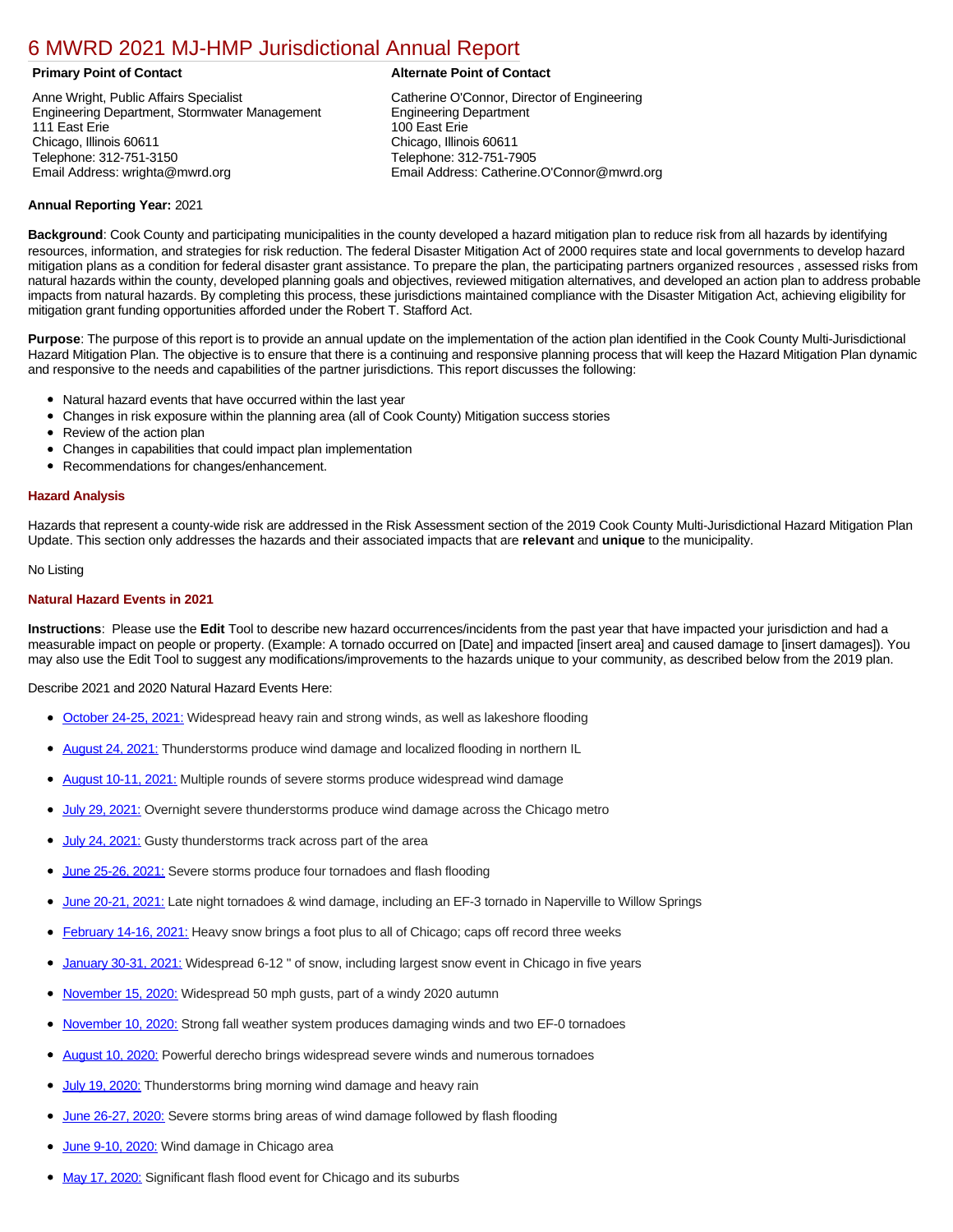- [May 14-15, 2020:](https://www.weather.gov/lot/1415may2020) Widespread flash flooding in northern IL and wind damage  $\bullet$
- [April 28-30, 2020:](https://www.weather.gov/lot/2020apr2830_HeavyRain) Heavy rain and lakeshore flooding event
- [April 7, 2020:](https://www.weather.gov/lot/7April2020_HailEvent) Significant large hail to the size of baseballs near Rockford and in Evanston, IL  $\bullet$
- $\bullet$ [March 6, 2020:](https://www.weather.gov/lot/2020March6_lakeshoreflooding) Lakeshore flooding in northwest IN and parts of Chicago
- [January 10-11, 2020:](https://www.weather.gov/lot/1011Jan2020) Significant lakeshore flooding in Chicago; gusty winds, heavy rain and wintry mix too  $\bullet$

All information above is from <https://www.weather.gov/lot/events>.

#### **Mitigation Strategies and Actions**

The heart of the mitigation plan is the mitigation strategy, which serves as the long-term blueprint for reducing the potential losses identified in the risk assessment. The mitigation strategy describes how the community will accomplish the overall purpose, or mission, of the planning process.

#### **New Mitigation Actions**

# Please submit [here](https://integratedsolutions.wufoo.com/forms/mg21jvf0jn639o/)

### **Ongoing Mitigation Actions**

The following are ongoing actions. During the 2019 update, these "ongoing" mitigation actions and projects were modified and/or amended, as needed. Reviewers of this report should refer to the Hazard Mitigation Plan for more detailed descriptions of each action and the prioritization process. Address the following for each mitigation action:

- Was any element of the action carried out during the reporting period?
- If no action was completed, why?
- Is the timeline for implementation or the action still appropriate?  $\bullet$
- If the action was completed, does it need to be changed or removed from the action plan?

| TABLE: HAZARD MITIGATION ACTION PLAN MATRIX                                                                                                                                                                                                                                                                                                                                                                                                                   |              |             |                                    |                              |                             |                          |                              |                                                            |  |
|---------------------------------------------------------------------------------------------------------------------------------------------------------------------------------------------------------------------------------------------------------------------------------------------------------------------------------------------------------------------------------------------------------------------------------------------------------------|--------------|-------------|------------------------------------|------------------------------|-----------------------------|--------------------------|------------------------------|------------------------------------------------------------|--|
| <b>Completion status legend:</b><br>$O =$ Action Ongoing toward Completion<br>$N = New$<br>$R =$ Want Removed from Annex<br>$C =$ Project Completed<br>$X = No$ Action Taken                                                                                                                                                                                                                                                                                  |              |             |                                    |                              |                             |                          |                              |                                                            |  |
| 2021 Status                                                                                                                                                                                                                                                                                                                                                                                                                                                   | 2020 Status  | 2019 Status | <b>Hazards</b><br><b>Mitigated</b> | <b>Objectives</b><br>Met     | Lead<br><b>Agencies</b>     | <b>Estimated</b><br>Cost | Sources of<br><b>Funding</b> | <b>Timeline/Projected</b><br><b>Completion Date</b><br>(a) |  |
| Action MWRD-1-Reduce flooding and improve Chicagoland's water quality by completing the Tunnel and Reservoir Plan. The completion of Thornton<br>Reservoir will provided 4.8 billion gallons of storage for combined sewers, and an additional 3.1 Billion Gallons for flood relief from the Thornton River. When<br>complete, the Thornton Reservoir will provide 7.9 billion gallons of storage. The Thornton Reservoir is planned to be completed in 2015. |              |             |                                    |                              |                             |                          |                              |                                                            |  |
| Status Description: Thornton Reservoir was completed in 2015. More information on TARP can be found at https://mwrd.org/tunnel-and-<br>reservoir-plan-tarp.                                                                                                                                                                                                                                                                                                   |              |             |                                    |                              |                             |                          |                              |                                                            |  |
| $\mathsf{C}$                                                                                                                                                                                                                                                                                                                                                                                                                                                  | C            | Completed   | Flooding                           | 2, 9, 12                     | <b>MWRD</b>                 | High                     | MWRD, Grant<br>funding       | Completed                                                  |  |
| Action MWRD-2-Reduce flooding and improve Chicagoland's water quality by completing the Tunnel and Reservoir Plan. The completion of Stage I of<br>McCook Reservoir will provide 3.5 billion gallons of storage for combined sewers. Stage I of the McCook Reservoir is planned to be completed in 2017.                                                                                                                                                      |              |             |                                    |                              |                             |                          |                              |                                                            |  |
| Status Description: Stage I of McCook Reservoir was completed in 2017. More information on TARP can be found at https://mwrd.org/tunnel-<br>and-reservoir-plan-tarp.                                                                                                                                                                                                                                                                                          |              |             |                                    |                              |                             |                          |                              |                                                            |  |
| $\mathbf C$                                                                                                                                                                                                                                                                                                                                                                                                                                                   | $\mathsf{C}$ | Completed   | Flooding                           | 2, 9, 12                     | <b>MWRD</b>                 | High                     | MWRD, Corps<br>of Engineers  | Completed                                                  |  |
| Action MWRD-3-Reduce flooding and improve Chicagoland's water quality by completing the Tunnel and Reservoir Plan. The completion of Stage II of<br>McCook Reservoir will provide an additional 6.5 billion gallons of storage for combined sewers. When complete, the McCook reservoir will provide a total of<br>10.0 billion gallons. Stage II of the McCook Reservoir is planned to be completed in 2029.                                                 |              |             |                                    |                              |                             |                          |                              |                                                            |  |
| Status Description: Stage II of McCook Reservoir is under construction, and Stage II is on scheduled to be completed by 2029. More information<br>on TARP can be found at https://tunnel-and-reservoir-plan-tarp.                                                                                                                                                                                                                                             |              |             |                                    |                              |                             |                          |                              |                                                            |  |
| $\circ$                                                                                                                                                                                                                                                                                                                                                                                                                                                       | $\circ$      | Ongoing     | Flooding                           | 2, 9, 12                     | MWRD, Corps<br>of Engineers | High                     | MWRD, Corps<br>of Engineers  | Long-term                                                  |  |
| Action MWRD-4-Implementation and enforcement of the Watershed Management Ordinance for Cook County.                                                                                                                                                                                                                                                                                                                                                           |              |             |                                    |                              |                             |                          |                              |                                                            |  |
| Status Description: MWRD's Stormwater Management Program Annual Reports provide yearly updates on Watershed Management Ordinance<br>(WMO) activities. The Stormwater Management Program Annual Reports can be found at https://mwrd.org/stormwater-management-1 under<br>Publications. More information on the WMO can be found at https://mwrd.org/watershed-management-ordiance-and-infiltrationinflow-control-<br>program.                                 |              |             |                                    |                              |                             |                          |                              |                                                            |  |
| $\circ$                                                                                                                                                                                                                                                                                                                                                                                                                                                       | O            | Ongoing     | Flooding                           | 2, 3, 4, 6, 8, 10,<br>12, 13 | <b>MWRD</b>                 | Low                      | <b>MWRD</b>                  | Short-term and<br>Long-term                                |  |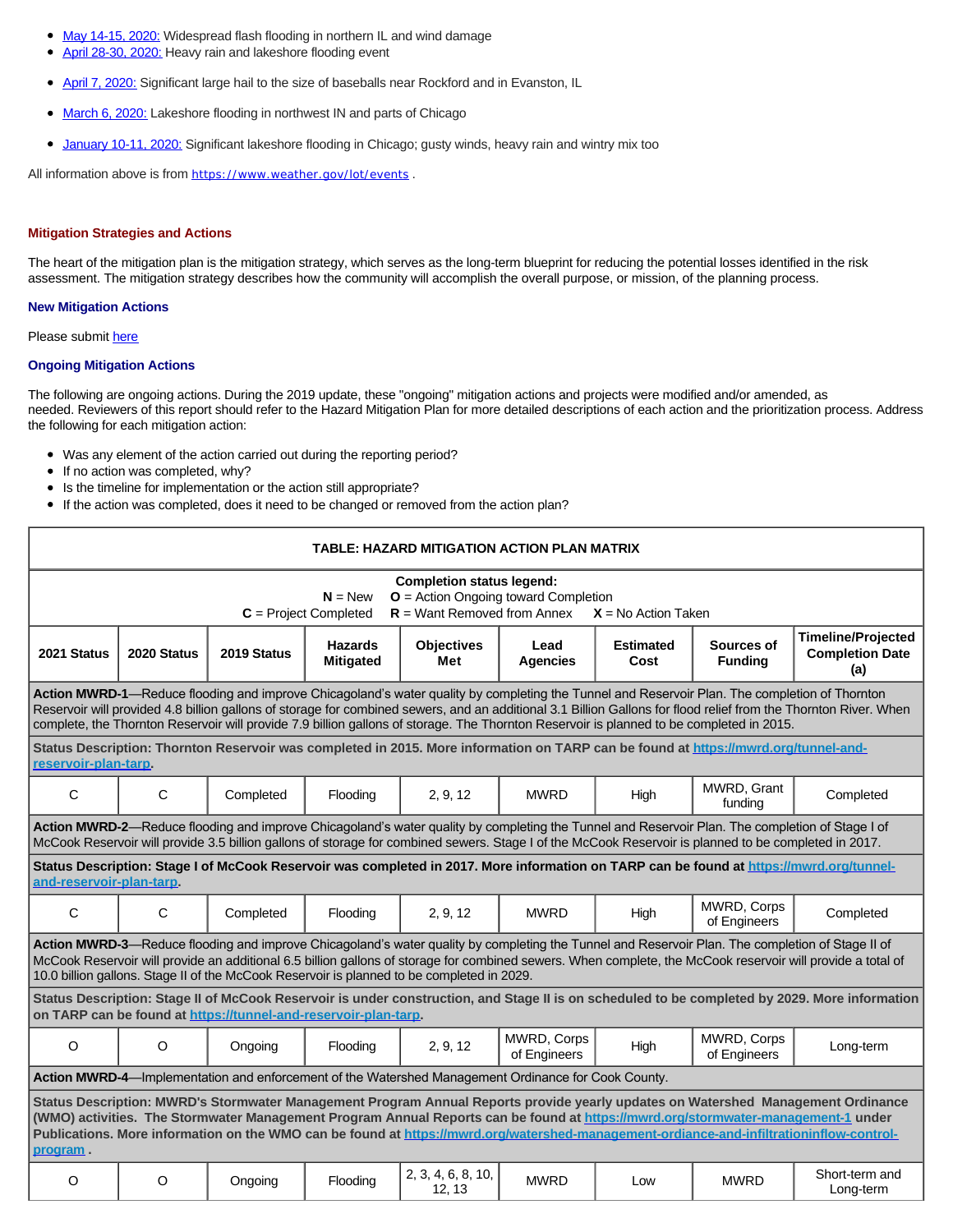|                                                                                                                                                                                                                                                                                                                                                                                                                                                                                                                                                                                                                                                                                                             | Action MWRD-5—Reduce flooding by designing and implementing flood control projects approved and budgeted by the District's Board of Commissioners. |                                                                     |                                |                                                                                                                                         |             |      |                                                                                                                                                                                                                                                                                                |                             |
|-------------------------------------------------------------------------------------------------------------------------------------------------------------------------------------------------------------------------------------------------------------------------------------------------------------------------------------------------------------------------------------------------------------------------------------------------------------------------------------------------------------------------------------------------------------------------------------------------------------------------------------------------------------------------------------------------------------|----------------------------------------------------------------------------------------------------------------------------------------------------|---------------------------------------------------------------------|--------------------------------|-----------------------------------------------------------------------------------------------------------------------------------------|-------------|------|------------------------------------------------------------------------------------------------------------------------------------------------------------------------------------------------------------------------------------------------------------------------------------------------|-----------------------------|
| Status Description: MWRD's Stormwater Management Program Annual Reports provide yearly updates on flood control projects under design and construction.<br>The Stormwater Management Program Annual Reports can be found at https://mwrd.org/stormwater-management-1 under Publications.                                                                                                                                                                                                                                                                                                                                                                                                                    |                                                                                                                                                    |                                                                     |                                |                                                                                                                                         |             |      |                                                                                                                                                                                                                                                                                                |                             |
| O                                                                                                                                                                                                                                                                                                                                                                                                                                                                                                                                                                                                                                                                                                           | O                                                                                                                                                  | Ongoing                                                             | Flooding                       | 2, 3, 9, 12                                                                                                                             | <b>MWRD</b> | High | MWRD, HMGP,<br>& PDM                                                                                                                                                                                                                                                                           | Short-term and<br>Long-term |
| Action MWRD-6—Reduce potential to damages to structures and infrastructure by designing and implementing stream-bank stabilization projects approved<br>and budgeted by the District's Board of Commissioners.                                                                                                                                                                                                                                                                                                                                                                                                                                                                                              |                                                                                                                                                    |                                                                     |                                |                                                                                                                                         |             |      |                                                                                                                                                                                                                                                                                                |                             |
| Status Description: MWRD's Stormwater Management Program Annual Reports provide yearly updates on stream-bank stabilization projects under design and<br>construction. The Stormwater Management Program Annual Reports can be found at https://mwrd.org/stormwater-management-1 under Publications.                                                                                                                                                                                                                                                                                                                                                                                                        |                                                                                                                                                    |                                                                     |                                |                                                                                                                                         |             |      |                                                                                                                                                                                                                                                                                                |                             |
| O                                                                                                                                                                                                                                                                                                                                                                                                                                                                                                                                                                                                                                                                                                           | O                                                                                                                                                  | Ongoing                                                             | Flooding,<br>Severe<br>Weather | 2, 13                                                                                                                                   | <b>MWRD</b> | High | <b>MWRD</b>                                                                                                                                                                                                                                                                                    | Short Term and Long<br>Term |
|                                                                                                                                                                                                                                                                                                                                                                                                                                                                                                                                                                                                                                                                                                             |                                                                                                                                                    |                                                                     |                                | Infrastructure Program. The guidelines will help with designing, implementing, and promoting green infrastructure.                      |             |      | Action MWRD-7-Reduce flooding, basement backups, and combined sewer overflows by developing guidelines and framework for the District's Green                                                                                                                                                  |                             |
|                                                                                                                                                                                                                                                                                                                                                                                                                                                                                                                                                                                                                                                                                                             |                                                                                                                                                    |                                                                     |                                | Infrastructure Partnership Opportunity Program is available at https://mwrd.org/green-infrastructure-partnership-opportunity-progrem-0. |             |      | Status Description: MWRD's Stormwater Management Program Annual Reports provide yearly updates on Green Infrastructure Program. The Stormwater<br>Management Program Annual Reports can be found at https://mwrd.org/stormwater-management-1 under Publications. More information on the Green |                             |
| O                                                                                                                                                                                                                                                                                                                                                                                                                                                                                                                                                                                                                                                                                                           | $\circ$                                                                                                                                            | Ongoing                                                             | Flooding,<br>Severe<br>Weather | 2, 3, 9, 12, 13                                                                                                                         | <b>MWRD</b> | Low  | <b>MWRD</b>                                                                                                                                                                                                                                                                                    | Short-term and<br>Long-term |
|                                                                                                                                                                                                                                                                                                                                                                                                                                                                                                                                                                                                                                                                                                             |                                                                                                                                                    | Action MWRD-8-Continue to work with the Watershed Planning Councils |                                |                                                                                                                                         |             |      |                                                                                                                                                                                                                                                                                                |                             |
| Status Description: MWRD's Stormwater Management Program Annual Reports provide yearly updates on Watershed Planning Councils (WPC). The<br>Stormwater Management Program Annual Reports can be found at https://mwrd.org/stormwater-management-1 under Publications. WPC Meeting Schedule is<br>posted at https://mwrd.org/stormwater-management-1 under Watershed Planning Councils.                                                                                                                                                                                                                                                                                                                      |                                                                                                                                                    |                                                                     |                                |                                                                                                                                         |             |      |                                                                                                                                                                                                                                                                                                |                             |
| O                                                                                                                                                                                                                                                                                                                                                                                                                                                                                                                                                                                                                                                                                                           | O                                                                                                                                                  | Ongoing                                                             | Flooding                       | 3, 4, 5, 6, 8, 10,<br>11, 13                                                                                                            | <b>MWRD</b> | Low  | <b>MWRD</b>                                                                                                                                                                                                                                                                                    | Short-term and<br>Long-term |
|                                                                                                                                                                                                                                                                                                                                                                                                                                                                                                                                                                                                                                                                                                             |                                                                                                                                                    |                                                                     |                                | Action MWRD-9—Continue the Small Streams Maintenance Program to reduce potential for flooding in urbanized areas.                       |             |      |                                                                                                                                                                                                                                                                                                |                             |
| Status Description: MWRD's Stormwater Management Program Annual Reports provide yearly updates on Small Streams Maintenance Program. The<br>Stormwater Management Program Annual Reports can be found at https://mwrd.org/stormwater-management-1 under Publications. More information on Small<br>Streams Maintenance Program can be found at https://mwrd.org/small-strams-maintenance-program . The webpage provide information on how much debris<br>was removed from the streams for each year. The webpage also provide a link for municipalities and residents to report blockages along streams within Cook<br>County. The blockages can be reported at https://gispub.mwrd.org/incidentreporting/. |                                                                                                                                                    |                                                                     |                                |                                                                                                                                         |             |      |                                                                                                                                                                                                                                                                                                |                             |
| O                                                                                                                                                                                                                                                                                                                                                                                                                                                                                                                                                                                                                                                                                                           | O                                                                                                                                                  | Ongoing                                                             | Flooding,<br>Severe<br>Weather | 2, 12, 13                                                                                                                               | <b>MWRD</b> | Low  | <b>MWRD</b>                                                                                                                                                                                                                                                                                    | Short-term and<br>Long-term |
| Action MWRD-10—Expand Small Streams Maintenance Program's website content to provide educational materials, as well as general information<br>regarding the management of the Chicago Area Waterways System before, during, and after a storm event.                                                                                                                                                                                                                                                                                                                                                                                                                                                        |                                                                                                                                                    |                                                                     |                                |                                                                                                                                         |             |      |                                                                                                                                                                                                                                                                                                |                             |
| Status Description: MWRD created educational information on how Chicago Area Waterways System (CAWS) works before, during, and after a<br>storm event. The educational information can be found at https://mwrd.org/chicago-area-waterway-system.                                                                                                                                                                                                                                                                                                                                                                                                                                                           |                                                                                                                                                    |                                                                     |                                |                                                                                                                                         |             |      |                                                                                                                                                                                                                                                                                                |                             |
| C                                                                                                                                                                                                                                                                                                                                                                                                                                                                                                                                                                                                                                                                                                           | O                                                                                                                                                  | Ongoing                                                             | Flooding,<br>Severe Storm      | 6                                                                                                                                       | <b>MWRD</b> | Low  | <b>MWRD</b>                                                                                                                                                                                                                                                                                    | Short-term                  |
| Action MWRD-11—Reduce flooding by continuing to seek and support funding partnership opportunities for projects to address flooding.                                                                                                                                                                                                                                                                                                                                                                                                                                                                                                                                                                        |                                                                                                                                                    |                                                                     |                                |                                                                                                                                         |             |      |                                                                                                                                                                                                                                                                                                |                             |
| Status Description: MWRD's funding partnership opportunities can be found at https://mwrd.org/stormwater-management-1 under Stormwater<br><b>Partner Opportunities.</b>                                                                                                                                                                                                                                                                                                                                                                                                                                                                                                                                     |                                                                                                                                                    |                                                                     |                                |                                                                                                                                         |             |      |                                                                                                                                                                                                                                                                                                |                             |
| O                                                                                                                                                                                                                                                                                                                                                                                                                                                                                                                                                                                                                                                                                                           | O                                                                                                                                                  | Ongoing                                                             | Flooding                       | 2, 8, 9, 12, 13                                                                                                                         | <b>MWRD</b> | High | MWRD,<br>Municipalities<br>Townships,<br>local, state, and<br>federal<br>agencies, etc.                                                                                                                                                                                                        | Short-term and<br>Long-term |
| Action MWRD-12-Continue to update and improve the District's existing critical infrastructure and facilities to mitigate against natural hazards through the<br>capital improvement program.                                                                                                                                                                                                                                                                                                                                                                                                                                                                                                                |                                                                                                                                                    |                                                                     |                                |                                                                                                                                         |             |      |                                                                                                                                                                                                                                                                                                |                             |
| Status Description: MWRD continues to update and improve the District's existing critical infrastructure and facilities to mitigate against natural<br>hazards through capital improvement projects.                                                                                                                                                                                                                                                                                                                                                                                                                                                                                                        |                                                                                                                                                    |                                                                     |                                |                                                                                                                                         |             |      |                                                                                                                                                                                                                                                                                                |                             |
| O                                                                                                                                                                                                                                                                                                                                                                                                                                                                                                                                                                                                                                                                                                           | O                                                                                                                                                  | Ongoing                                                             | All                            | 2, 3, 4, 9, 13                                                                                                                          | <b>MWRD</b> | Low  | MWRD, HMGP,<br>& PDM                                                                                                                                                                                                                                                                           | Short-term and<br>Long-term |
| Action MWRD-13-Integrate goals and objectives of the Cook County Natural Hazard Mitigation Plan into existing and future MWRD project and planning<br>actions.                                                                                                                                                                                                                                                                                                                                                                                                                                                                                                                                              |                                                                                                                                                    |                                                                     |                                |                                                                                                                                         |             |      |                                                                                                                                                                                                                                                                                                |                             |
| Status Description: MWRD continues integrate goals and objectives of the Cook County HMP into existing and future projects through<br>planning, designing, and construction.                                                                                                                                                                                                                                                                                                                                                                                                                                                                                                                                |                                                                                                                                                    |                                                                     |                                |                                                                                                                                         |             |      |                                                                                                                                                                                                                                                                                                |                             |
| $\mathsf O$                                                                                                                                                                                                                                                                                                                                                                                                                                                                                                                                                                                                                                                                                                 | $\mathsf O$                                                                                                                                        | Ongoing                                                             | All                            | All                                                                                                                                     | <b>MWRD</b> | Low  | <b>MWRD</b>                                                                                                                                                                                                                                                                                    | Short-term and<br>Long-term |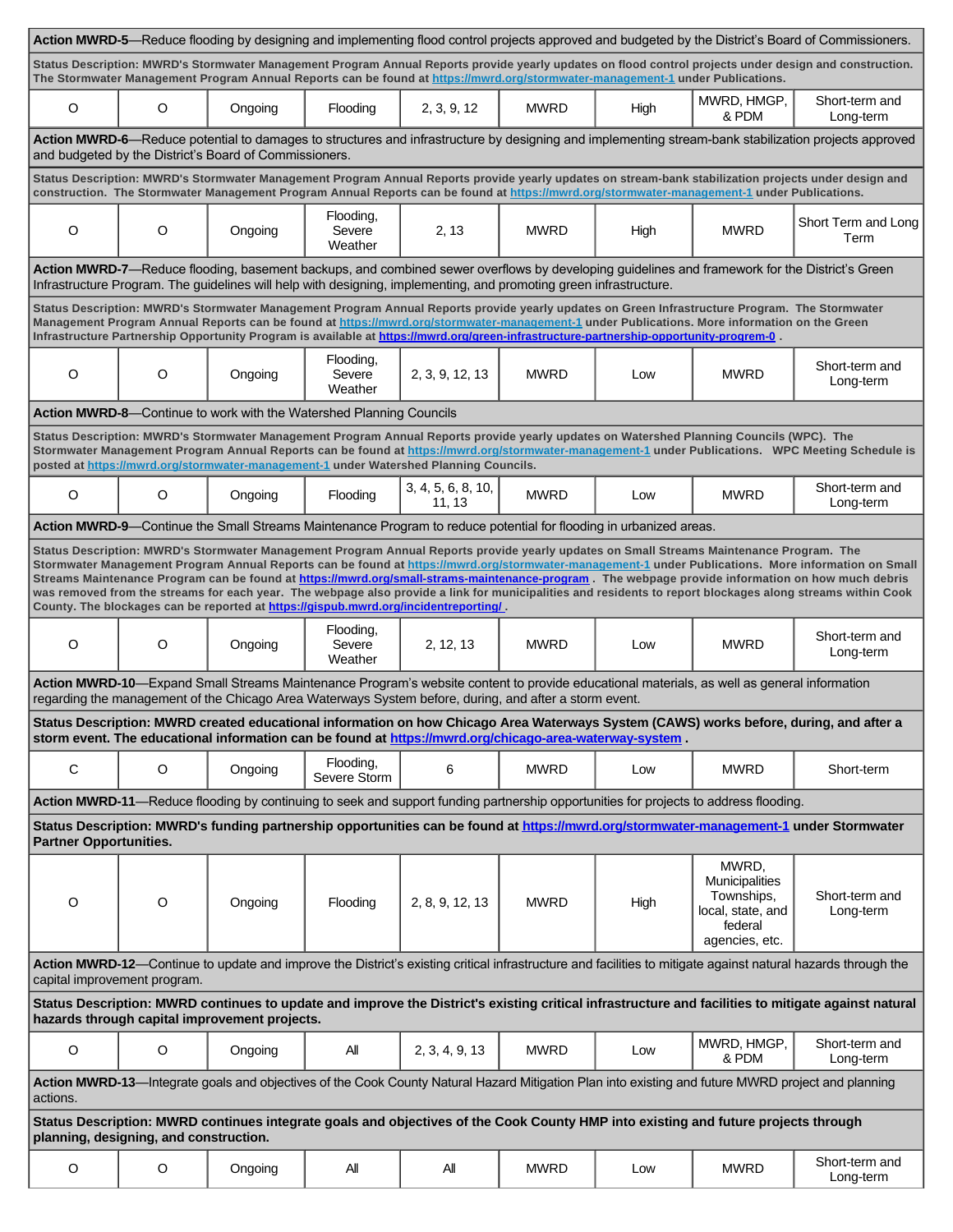| Action MWRD-14-Continue to initiate preliminary design, final design, or construction of Phase II- Localized Stormwater Management projects.                                                                                                                                                                                                                                                                        |                                                                                                |                                                                 |             |                                                                                                                         |                         |        |                                                                                                                                           |                                                                                                                                                         |  |  |
|---------------------------------------------------------------------------------------------------------------------------------------------------------------------------------------------------------------------------------------------------------------------------------------------------------------------------------------------------------------------------------------------------------------------|------------------------------------------------------------------------------------------------|-----------------------------------------------------------------|-------------|-------------------------------------------------------------------------------------------------------------------------|-------------------------|--------|-------------------------------------------------------------------------------------------------------------------------------------------|---------------------------------------------------------------------------------------------------------------------------------------------------------|--|--|
| Status Description: MWRD's Stormwater Management Program Annual Reports provide yearly updates on Phase II-Localized Stormwater<br>Management. The Stormwater Management Program Annual Reports can be found at https://mwrd.org/stormwater-management-1 under<br><b>Publications.</b>                                                                                                                              |                                                                                                |                                                                 |             |                                                                                                                         |                         |        |                                                                                                                                           |                                                                                                                                                         |  |  |
| O                                                                                                                                                                                                                                                                                                                                                                                                                   | O                                                                                              | Ongoing                                                         | Flooding    | 1, 2, 8, 9, 12,<br>13                                                                                                   | <b>MWRD</b>             | High   | MWRD,<br>Municipalities<br>Townships,<br>Cook County,<br>IDOT, HMGP, &<br><b>PDM</b>                                                      | Short-term and<br>Long-term                                                                                                                             |  |  |
| Action MWRD-15—Continue the ongoing process of updating existing plans and procedures to mitigate against all hazards, and continue to develop new<br>plans and procedures to mitigate new hazards.                                                                                                                                                                                                                 |                                                                                                |                                                                 |             |                                                                                                                         |                         |        |                                                                                                                                           |                                                                                                                                                         |  |  |
|                                                                                                                                                                                                                                                                                                                                                                                                                     | Status Description: MWRD continues to update plans and procedures to mitigate natural hazards. |                                                                 |             |                                                                                                                         |                         |        |                                                                                                                                           |                                                                                                                                                         |  |  |
| O                                                                                                                                                                                                                                                                                                                                                                                                                   | O                                                                                              | Ongoing                                                         | All         | 1, 2, 4, 5, 8, 12,<br>13                                                                                                | <b>MWRD</b>             | Low    | MWRD, HMGP,<br>& PDM                                                                                                                      | Short-term and<br>Long-term                                                                                                                             |  |  |
|                                                                                                                                                                                                                                                                                                                                                                                                                     |                                                                                                |                                                                 |             | Action MWRD-16-Continue to support the countywide initiatives identified in this plan.                                  |                         |        |                                                                                                                                           |                                                                                                                                                         |  |  |
|                                                                                                                                                                                                                                                                                                                                                                                                                     |                                                                                                |                                                                 |             |                                                                                                                         |                         |        | Status Description: MWRD continues support countywide initiatives through our Stormwater Management Program and at our facilities.        |                                                                                                                                                         |  |  |
| $\circ$                                                                                                                                                                                                                                                                                                                                                                                                             | O                                                                                              | Ongoing                                                         | All Hazards | 5, 6, 8, 12                                                                                                             | MWRD, Cook<br>Co. DHSEM | Low    | MWRD, Cook<br>Co. DHSEM                                                                                                                   | Ongoing                                                                                                                                                 |  |  |
|                                                                                                                                                                                                                                                                                                                                                                                                                     |                                                                                                |                                                                 |             | Action MWRD-17-Actively participate in the plan maintenance strategy identified in this plan.                           |                         |        |                                                                                                                                           |                                                                                                                                                         |  |  |
|                                                                                                                                                                                                                                                                                                                                                                                                                     |                                                                                                |                                                                 |             | Status Description: MWRD continues to provide annual reports for the HMP.                                               |                         |        |                                                                                                                                           |                                                                                                                                                         |  |  |
| $\circ$                                                                                                                                                                                                                                                                                                                                                                                                             | O                                                                                              | Ongoing                                                         | All Hazards | 1, 6, 8                                                                                                                 | <b>MWRD</b>             | Low    | <b>MWRD</b>                                                                                                                               | Ongoing                                                                                                                                                 |  |  |
|                                                                                                                                                                                                                                                                                                                                                                                                                     |                                                                                                | additional storage of floodwater from Thorn Creek through 2022. |             |                                                                                                                         |                         |        |                                                                                                                                           | Action MWRD-18-Reduce flooding and improve Chicagoland's water quality by continuing to use the 4.5 billion gallons Thornton Transitional Reservoir for |  |  |
|                                                                                                                                                                                                                                                                                                                                                                                                                     |                                                                                                |                                                                 |             |                                                                                                                         |                         |        | Status Description: MWRD's agreement with Hanson Material Service Corporation for the lease to use for flood storage runs until 12/31/22. |                                                                                                                                                         |  |  |
| O                                                                                                                                                                                                                                                                                                                                                                                                                   | O                                                                                              | Ongoing                                                         | Flood       | 1, 9                                                                                                                    | <b>MWRD</b>             | Low    | MWRD &<br><b>NRCS</b>                                                                                                                     | 2020                                                                                                                                                    |  |  |
| Action MWRD-19-Address repetitive losses to properties in high flood risk areas throughout the District's jurisdictional boundaries through our voluntary<br>flood prone property acquisition program.                                                                                                                                                                                                              |                                                                                                |                                                                 |             |                                                                                                                         |                         |        |                                                                                                                                           |                                                                                                                                                         |  |  |
| Status Description: MWRD's Stormwater Management Program Annual Reports provide yearly updates on Flood-Prone Property Acquisition program. The<br>Stormwater Management Program Annual Reports can be found at https://mwrd.org/stormwater-management-1 under Publications. More information on the<br>Flood-Prone Property Acquisition program is available at https://mwrd.org/flood-prone-property-acquisition. |                                                                                                |                                                                 |             |                                                                                                                         |                         |        |                                                                                                                                           |                                                                                                                                                         |  |  |
| O                                                                                                                                                                                                                                                                                                                                                                                                                   | O                                                                                              | <b>New</b>                                                      | Flood       | 1, 2, 3, 4, 7, 12                                                                                                       | <b>MWRD</b>             | Medium | MWRD,<br>Muncipalities,<br>Townships,<br>Cook County,<br>FEMA's HMPG,<br>and FEMA's<br><b>PDM</b>                                         | Ongoing                                                                                                                                                 |  |  |
|                                                                                                                                                                                                                                                                                                                                                                                                                     |                                                                                                |                                                                 |             | Action MWRD-20—Reduce flooding by developing stormwater master plans for subwatersheds, sewer-sheds, or municipalities. |                         |        |                                                                                                                                           |                                                                                                                                                         |  |  |
| Status Description: MWRD's Stormwater Management Program Annual Reports provide yearly updates on Stormwater Master Planning. The Stormwater<br>Management Program Annual Reports can be found at https://mwrd.org/stormwater-management-1 under Publications. More information on the planning is<br>posted at https://mwrd.org/stormwater-management-1 under Stormwater Master Planning.                          |                                                                                                |                                                                 |             |                                                                                                                         |                         |        |                                                                                                                                           |                                                                                                                                                         |  |  |
| O                                                                                                                                                                                                                                                                                                                                                                                                                   | O                                                                                              | New                                                             | Flood       | 1, 2, 3, 4, 8, 9,<br>10, 12                                                                                             | <b>MWRD</b>             | Low    | <b>MWRD</b>                                                                                                                               | Long-term                                                                                                                                               |  |  |
| Action MWRD-21—Reduce flooding by distributing low-cost rain barrels to residents of Cook County.                                                                                                                                                                                                                                                                                                                   |                                                                                                |                                                                 |             |                                                                                                                         |                         |        |                                                                                                                                           |                                                                                                                                                         |  |  |
| Status Description: MWRD continues to distribute low -cost rain barrels to residents of Cook County. More information on this program can be<br>found at https://mwrd.org/rain-barrels                                                                                                                                                                                                                              |                                                                                                |                                                                 |             |                                                                                                                         |                         |        |                                                                                                                                           |                                                                                                                                                         |  |  |
| $\circ$                                                                                                                                                                                                                                                                                                                                                                                                             | O                                                                                              | <b>New</b>                                                      | Flood       | 12, 13                                                                                                                  | <b>MWRD</b>             | Low    | <b>MWRD</b>                                                                                                                               | Ongoing                                                                                                                                                 |  |  |
| Action MWRD-22—Reduce flooding by distributing free tree saplings to residents of Cook County.                                                                                                                                                                                                                                                                                                                      |                                                                                                |                                                                 |             |                                                                                                                         |                         |        |                                                                                                                                           |                                                                                                                                                         |  |  |
| Status Description: MWRD continues to distribute free tree samplings. More information on this program can be found at<br>https://mwrd.org/treerestore-canopy                                                                                                                                                                                                                                                       |                                                                                                |                                                                 |             |                                                                                                                         |                         |        |                                                                                                                                           |                                                                                                                                                         |  |  |
| O                                                                                                                                                                                                                                                                                                                                                                                                                   | O                                                                                              | <b>New</b>                                                      | Flood       | 12, 13                                                                                                                  | <b>MWRD</b>             | Low    | <b>MWRD</b>                                                                                                                               | Ongoing                                                                                                                                                 |  |  |
| (a) Ongoing indicates continuation of an action that is already in place. Short-term indicates implementation within five years. Long-term indicates<br>implementation after five years.                                                                                                                                                                                                                            |                                                                                                |                                                                 |             |                                                                                                                         |                         |        |                                                                                                                                           |                                                                                                                                                         |  |  |

**Mitigation Success Stories:** Examples of mitigation success stories include, but are not limited to: received a Grant, completed a major mitigation project, etc.

**MWRD's Stormwater Management Program Annual Reports provide yearly updates on completed projects, projects under constructed, and projects under design.**